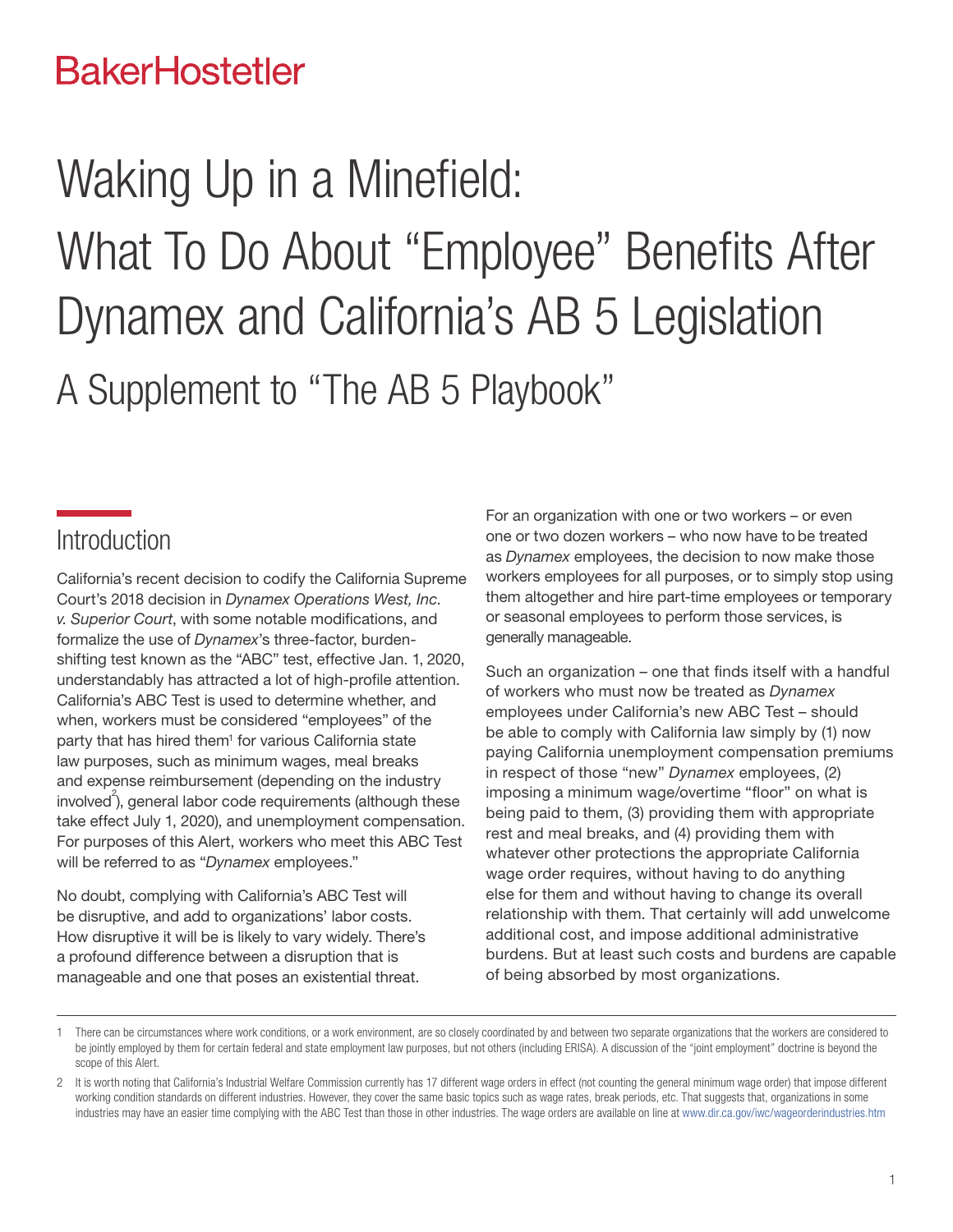But an organization that has hundreds, or thousands, of such workers faces an entirely different situation. Its situation is far less manageable, and the differencemaker is cost: both direct cost, and indirect administrative and other costs. And a substantial portion of the cost difference for *that* organization involves employee benefits, because providing a *Dynamex* employee with "benefits" can – and frequently does – add 30% to 40% to the cost of utilizing their personal services. From having to pay a worker's employer-side federal employment taxes to providing the worker with subsidized health insurance, fringe benefits and the inevitable 401(k) plan, those costs can add up and threaten an organization's very existence. Moreover, even if an organization *were* in a position to take on those additional costs, it could not do so without making additional changes in its relationship with its *Dynamex* employees to make sure they also qualify as employees under relevant federal law, because an employer cannot offer employee benefits to nonemployees without potentially serious legal and economic consequences. For organizations that find themselves in this predicament, it is comparable to waking up in a minefield: one false step – in one direction, or even in another – and extremely bad things will happen. That is why the "benefits" question plays an outsized role here, and is one of the reasons why AB 5 has provoked an almost paralytic reaction from some of the dot-com organizations that call the Golden State home.

#### The AB 5 Playbook

The firm published an alert on Sept. 30, 2019, called The AB 5 Playbook, to bring to the business community's attention the more significant aspects of California's new ABC Test. The AB 5 Playbook can be found online at [https://bakerlaw.](https://bakerlaw.com/ThePlaybook) [com/ThePlaybook](https://bakerlaw.com/ThePlaybook). While the Playbook discusses California's new law generally, it pays particular attention to the dangers posed by the B component of the ABC Test – the component that transforms a worker into an employee of the hiring party under California law if the work he or she performs is not "outside the usual course" of the hiring party's business.

The Playbook also identifies the principal exemptions that the legislation added to California's new labor and unemployment laws, which some organizations will be able to use to minimize or even avoid the need to deal with the new ABC Test. This Supplement has a different focus.

#### What This Supplement Adds

This Supplement is directed at those businesses, and those civic organizations (like hospitals and educational institutions), that cannot just reinvent themselves or reengineer their operations for practical reasons. Perhaps it is because they use significant numbers of nonemployee workers, dwarfing the number of their acknowledged employees, and so would have to completely rethink how they function. Perhaps it is because none of the categorical exemptions, written into the new California law at the behest of various industry groups, are available, or because those exemptions still leave the organization meaningfully exposed.<sup>3</sup> Or perhaps it is because, for the organization in question, refuting or avoiding the ABC Test is not an option because the nonemployee workers are integral to its operations (making the B component unavoidable4 ), or because the organization needs to exercise meaningful control over such workers for quality control, risk management or legal liability reasons (making the A component unavoidable, or even because the workers prefer being treated as independent contractors and are able to deduct their business expenses and set up their own retirement accounts).

Whatever the reason, such organizations have some major decisions to make, now that they have to treat a large percentage of their workers, *at a minimum,* as *Dynamex*  Employees. Do they fundamentally change their work relationship with those workers, and turn those workers into their employees for all federal and state law purposes – and if they do, is there a way for such organizations to avoid having to provide them with employee benefits (and the substantial costs that come with them)? $5$  Or should

<sup>3</sup> California's new ABC law has categorical exemptions for (i) California-licensed professionals (doctors, dentists, veterinarians, lawyers, CPAs, engineers, etc.); (ii) non-licensed professionals- who require creativity and inventiveness (and are listed, such as fine artists, marketing and HR professionals, and graphic artists); and (iii) a small number of activities that are specially licensed under California's Business and Professional Code. Each exemption, though, has its own conditions that must be met. See California Labor Code Sections 2750.3(b), (c) and (d), respectively (as amended by AB 5). Without doubt, numerous organizations will find one or more of these exemptions to be beneficial, but none of them provides a "silver bullet" because the exemptions are based on the work being performed (or the worker performing it) rather than the industry in which the organization operates. For example, a hospital no doubt can use the exemptions for contracted-for medical staff and certain outsourced operations, but not for any nonemployee janitors, billing clerks or cafeteria workers it might have.

<sup>4</sup> California's new ABC law also has an exemption that is specially tailored to organizations that find themselves with "B"-only *Dynamex* employees, but the exemption is more narrow than it appears at first blush. New §2750.3(e) of the California Labor Code (as amended by AB 5) permits an organization to effectively outsource "B"-only *Dynamex* employees to a third party (the exemption is known as the "bona fide business-to-business contracting" exemption), generally so long as the third party qualifies as an independent, bona fide business that holds itself out to the general public, the workers being provided remain free from the recipient organization's control or direction (i.e., they don't violate the A test), and the services the workers provide are for the recipient organization itself rather than the organization's own clients or customers (so, e.g., pizza delivery drivers, might not qualify).

<sup>5</sup> This entire discussion has as its fundamental premise that the workers who must now be treated as *Dynamex* employees of the organization benefiting from their services are not currently being treated by that organization as its "employees" for most federal law purposes, including for federal income and employment tax purposes; employee benefit plan purposes (under the Employee Retirement Income Security Act, or ERISA); and organizing and collective bargaining purposes (under the National Labor Relations Act and Labor Management Relations Act).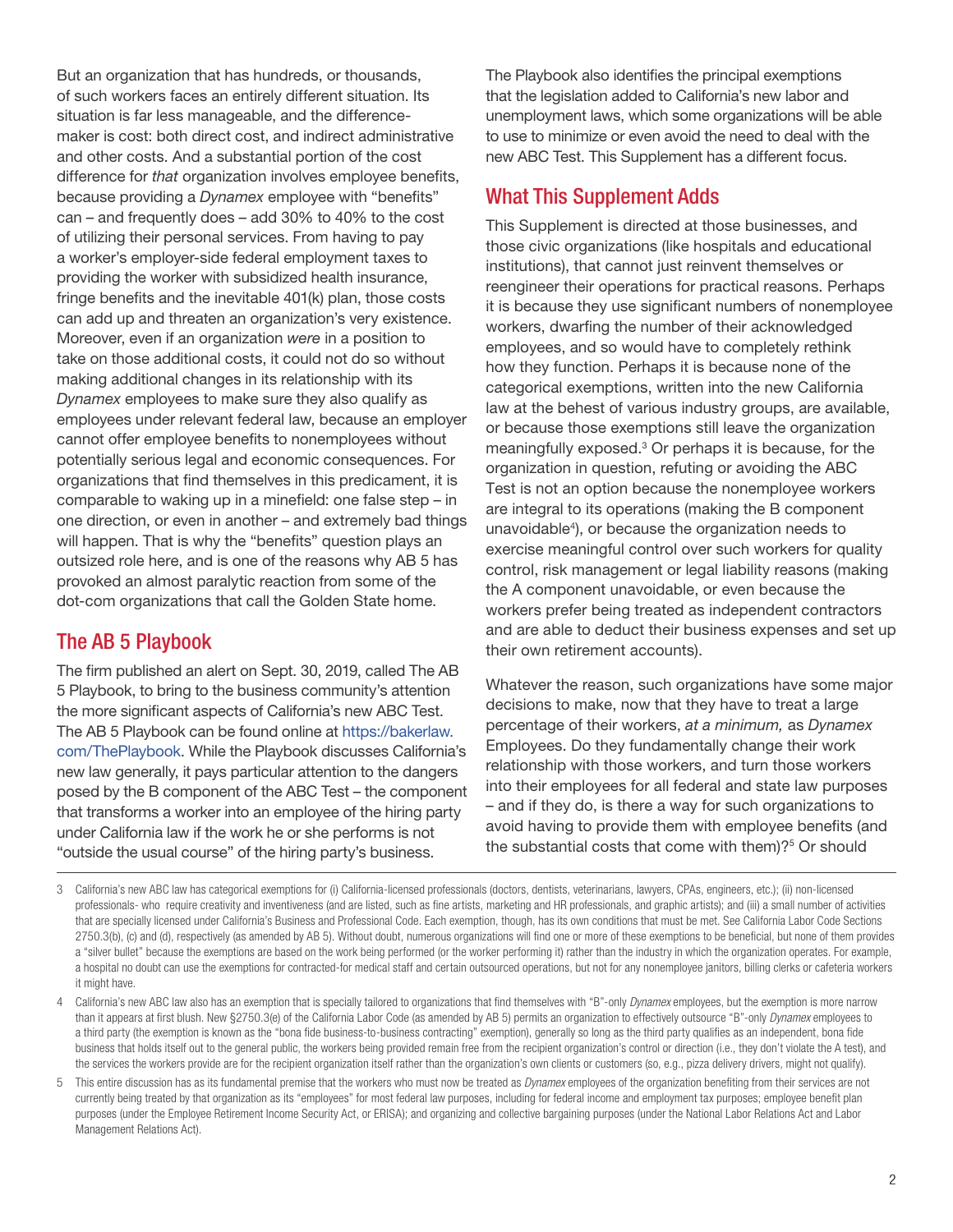such an organization simply recognize those workers as *Dynamex* employees – only – and do nothing further to turn them into its employees for federal law purposes because that is a sure way to relieve the organization of having to provide them with employee benefits? Exactly what does the law require, and what does the law permit?

# What the Law Requires – and What It Permits

It pays to review the basics. A handful of animating employee benefits principles provide a helpful framework for determining what obligations an organization with substantial numbers of *Dynamex* employees has, when it comes to providing (or not providing) those *Dynamex*  employees with the kinds of employee benefits with which most people are familiar, such as 401(k) plan coverage and group health insurance.

#### Animating Principles

Those animating "employee benefits" principles are as follows:

**Example 2 They Call Them "Employee" Benefits for a Reason.** The standard used to identify which workers qualify as "employees" for pension and other benefit law purposes is a 13-factor common law test the U.S. Supreme Court adopted in 1992 for use in ERISA matters.<sup>6</sup> It is *not* the ABC Test that California now uses to identify a worker as an "employee" entitled to certain protections under California law (and the ERISA test certainly does not contain a presumption in favor of treating someone as an employee), although two of the three ABC factors – the A and the B factors – are among the 13 factors the U.S. Supreme Court did identify (although those two factors are configured a little differently).<sup>7</sup> In fact, the ABC Test is not even used to determine who must be provided with the opportunity to save for retirement under California's own CalSavers statute; that statute relies on the common law-based definition the California Supreme Court adopted in 1989.<sup>8</sup>

Most important, in those situations where a worker must be treated as a *Dynamex* employee under California law, that does not mean that such a worker would automatically be considered an employee for federal benefits law purposes, unless the parties were to make substantial additional changes to their relationship in order to cause several of the 13 federal law factors to independently point in the direction of a "federal" employer-employee relationship.<sup>9</sup>

In *Darden*, the U.S. Supreme Court instructed organizations to use the following 13 common law factors to determine whether a worker qualifies as an "employee" for employee benefit plan purposes: (1) the hiring party's right to control the manner and means by which the work is performed (a version of California's A factor); (2) the skill required to do the work; (3) who provides the instrumentalities and tools to do the work; (4) the location of the work; (5) the duration of the parties' relationship; (6) whether the hiring party has the right to assign additional projects; (7) the extent of the worker's discretion over his/her work schedule; (8) the method of payment; (9) the worker's role in hiring and paying any needed assistants; (10) whether the work is part of the regular business of the hiring party (a version of California's B factor); (11) whether the hiring party is in business (which is markedly different from California's C factor); (12) whether the hiring party is providing "employee" benefits; and (13) how the worker is being treated for tax purposes. While the Court in *Darden* cautioned that there is "no shorthand formula or magic phrase that can be applied to find the answer, . . . all of the incidents of the relationship must be assessed and weighed with no one factor being decisive," that won't prevent a court from assigning more weight to one factor (e.g., right to exercise direction and control, etc.) over others.

<sup>6</sup> *Nationwide Mut. Ins. Co. v. Darden* , 503 U.S. 318 (1992).

<sup>7</sup> See Darden, 503 U.S. 318, at 322 (identifying the following 13 common law factors: hiring party's right to control the manner and means by which the work is performed (a version of the A factor); skill required; source of instrumentalities and tools; location of the work; duration of the parties' relationship; whether hiring party has right to assign additional projects; the extent of the worker's discretion over work schedule; method of payment; worker's role in hiring and paying assistants; whether the work is part of the regular business of the hiring party (a version of the B factor); whether the hiring party is in business (markedly different from the C factor); provision of employee benefits; and tax treatment of the worker).

<sup>8</sup> When California's General Assembly codified *Dynamex*'s ABC Test in Cal. Labor Code §2750.3(a)(1), it expressly limited the reach of the ABC Test to California's Labor Code, its Unemployment Insurance Code and the Industrial Welfare Commission's wage orders. There notably is no mention of California's Government Code, or CalSavers; that strongly suggests the CalSavers statute relies on the common law test adopted by the California Supreme Court in *S.G. Borello & Sons v. Dept. of Indus. Rel.* (1989), 48 Cal.3d 341. *Compare*  21 Cal. Gov. Code §100000(c) (CalSavers statute, defining "eligible employee" in (c)(1) thereof).

<sup>9</sup> Federal courts, reviewing ERISA-based claims brought by workers claiming to qualify as "employees" for ERISA purposes, routinely consider and weigh any and all of the 13 *Darden*  factors found to be present in the relationship. *See, e.g., Jammal, et al. v. American Family Ins. Co*., *et al.*, 914 F. 3d 449 (6th Cir.) (reviewing, *de novo*, and weighing various *Darden*  factors), *pet. for cert. pending*, \_\_\_ S.Ct. \_\_\_ (2019).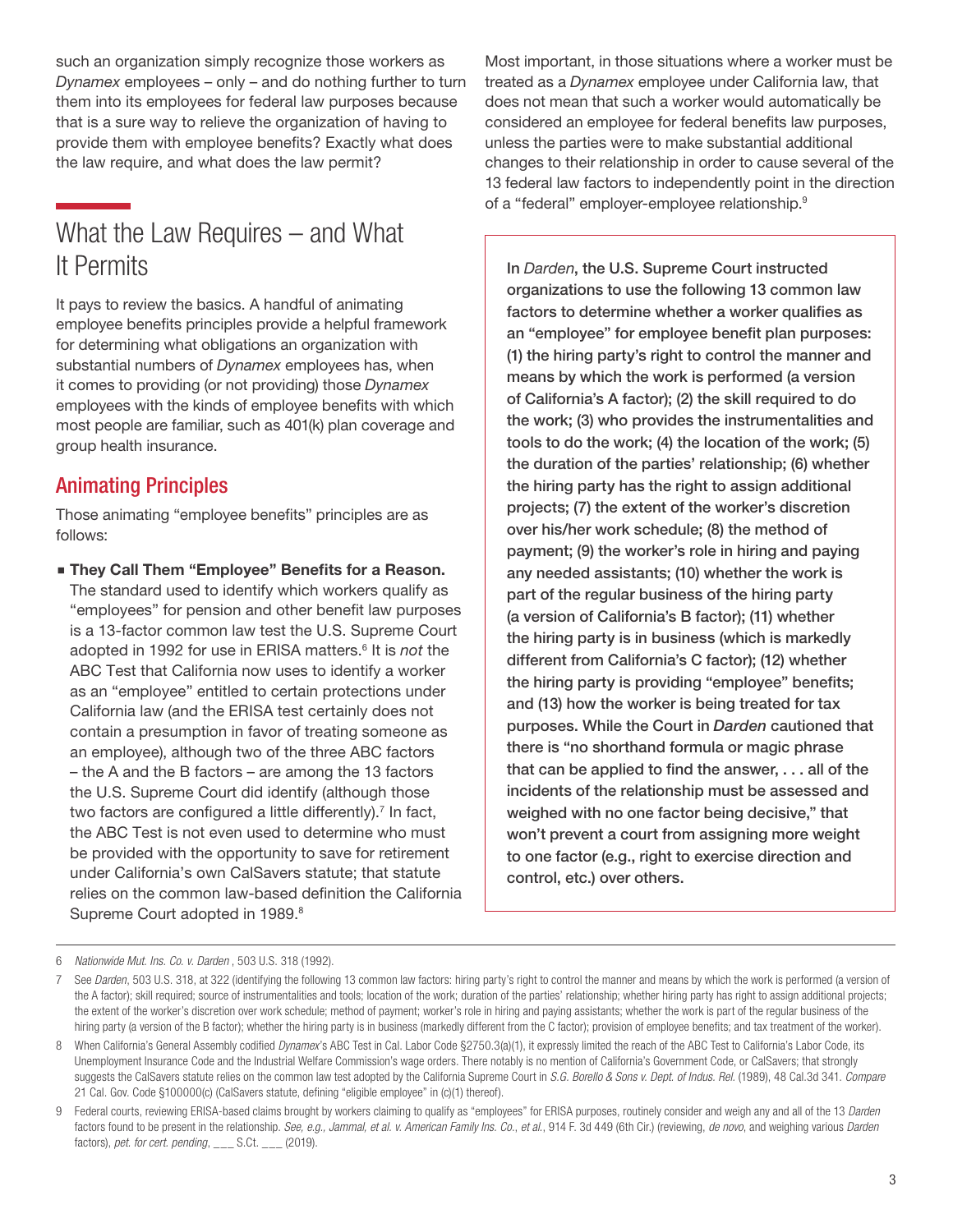- **E** Virtually All Employee Benefits Are Optional. An employer generally has no legal obligation to offer, or provide, any employee benefits to its employees – and no obligation whatsoever to offer or provide employee benefits to workers who do not even qualify as "employees" under the relevant test. There may be market force reasons for providing employee benefits, but there are few if any legal reasons. Like any "general" rule, there are a handful of exceptions such as the Affordable Care Act; however, the exceptions are few and far between.10
- **The Employee Benefit Plan Rules Are a Mix of** Federal Employment Law and Federal Tax Law. State Law Generally is Displaced. Substantially all employee benefit plans are heavily regulated; that is part of the price to be paid for delivering substantial economic and tax benefits to the plan's many stakeholders, including the employer that sponsors and funds the plan and the employees who benefit from participating in it. But those regulations come from federal law. Virtually all state laws are preempted, at least when it comes to benefit plans maintained by private sector organizations, such as businesses and nongovernmental exempt organizations (such as most hospitals and charities, and many colleges and universities).
- **Most Benefit Plans Must Not Discriminate in Favor** of Higher-Paid Employees in Order To Retain Their Tax Advantages. Virtually all benefit plans that provide tax-favored or tax-free benefits, such as pension and 401(k)/profit-sharing plans, group health plans, and group term life insurance plans, are subject to special federal tax law-based nondiscrimination rules that require the plan sponsor to extend benefit plan coverage to large percentages of its lowerpaid employees in order for the sponsor to extend those same benefit plans (or comparable plans) to the sponsor's "highly compensated" employees.<sup>11</sup> Conversely, to the extent an organization elects to not provide certain types of employee benefits to its highly compensated employees, it can provide those benefits to as many, or as few, lower-paid employees as it chooses; that would make it easy either to not provide benefits to *Dynamex* employees, or provide them with vastly different benefits, without impairing the many tax advantages such benefit plans provide.

#### **Multiple Benefit Plan Structures Are**

Commonplace. An organization can have multiple benefit plans, covering different subpopulations of an organization's employees, so long as the other benefit plan principles are satisfied (compliance with ERISA's minimum standards, compliance with the economic nondiscrimination rules, etc.), on a plan-by-plan basis and on an overall basis (i.e., when considering the plans together).

There is good reason for maintaining multiple plans (which explains why large organizations do it all the time). The employee benefit laws – both ERISA and the federal tax laws – treat multiple entities as a single "employer" if they are connected by a high degree of common ownership/cross-ownership (typically, an 80% threshold applies). An organization weighing how to deal with *Dynamex* employees in significant numbers needs to consider how that particular bloc of workers fits into this much larger scheme of things.

#### The Need To Act Quickly and Precisely; a Related Warning

To the above employee benefits principles one must add an important "X" factor: those workers who qualify – or at least think they qualify – as *Dynamex* employees quickly will begin to have expectations. Large numbers of them will want "employee" benefits and believe (rightly or wrongly) that they are entitled to such benefits from whichever entity qualifies as the "hiring entity" in the ABC Test/equation, because, after all, *an employee is an employee* (or so they will believe). That means that soon (if not sooner), organizations that find themselves the "hiring entity" of hundreds or even thousands of *Dynamex* employees need to make very real employee benefit plan design decisions – and act on them. Should an organization make clear in its benefit plans that anyone being paid on a Form 1099 is not eligible for, e.g., health insurance and the company 401(k) plan, no matter how California law classifies them? Or should it do something else?

The situation presented by the ABC Test conjures up the ghost of a case from the 1990s, *Vizcaino, et al. v. Microsoft Corp*., 97 F.3d 1187 (9th Cir. 1996) (Vizcaino I); *reh'g en banc*, 120 F.3d 1006 (9th Cir. 1997) (Vizcaino II), *cert. denied*, 522 U.S. 1098 (1998). There, contract workers were able to sue their way into Microsoft's benefit plans

<sup>10</sup> For instance, an employer must offer employer-sponsored group health insurance coverage to substantially all of its full-time employees, if the employer regularly employs 50 or more full-time employees, in order to avoid potentially substantial tax penalties. This requirement arose in 2014, as part of the Affordable Care Act. "Large" employers that fail to offer qualifying coverage to virtually all their full-time employees (generally, at least 95% of them) are liable for a potentially substantial federal tax penalty each month they fail to do so, under §4980H(a) of the Internal Revenue Code (the Code). A second, lesser tax penalty applies when such employers satisfy the Code §4980H(a) requirement, but their offer of coverage turns out to either not be affordable (i.e., not sufficiently subsidized by the employer) or does not provide sufficient (i.e., "minimum") value. Code §4980H(b).

<sup>11</sup> The "economic" non-discrimination rules generally apply to all so-called "tax-qualified" plans, such as pension and profit-sharing and 401(k) plans, maintained by non-governmental organizations. State and local governments, though, avoid many of these federal tax law requirements because special exemptions were put in the Internal Revenue Code for them.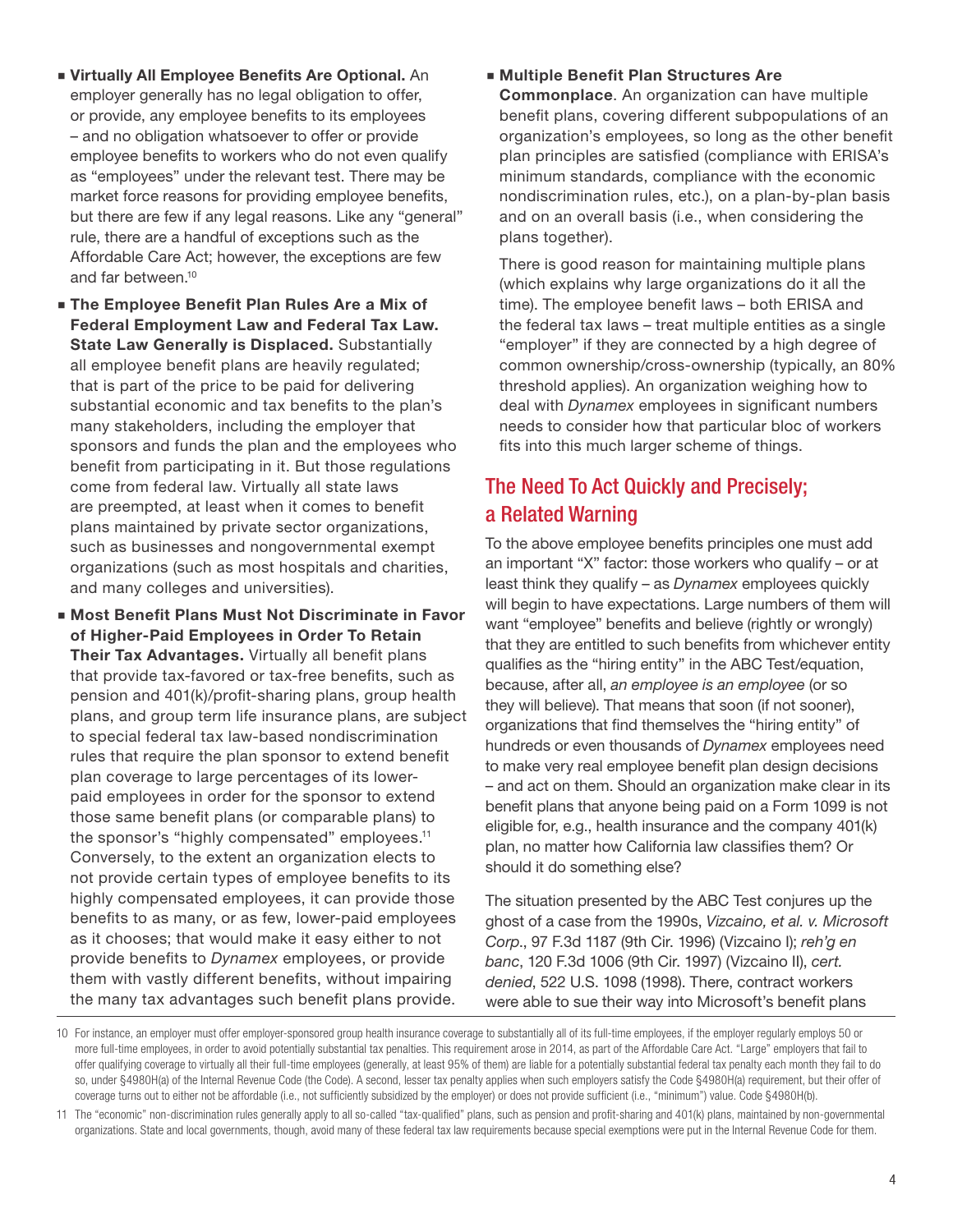(Microsoft ultimately settled the case for about \$100 million), primarily because Microsoft's benefit plans extended eligibility to "employees" without further defining that term. That effectively left it to the courts to decide who could qualify as an "employee," and when the IRS succeeded in reclassifying the workers as "employees" for payroll tax purposes, the contract workers sued for inclusion – and prevailed. Several subsequent cases, brought after *Vizcaino*  but decided against the hordes of contract workers that brought them, established the principle that an organization can certainly exclude contract workers from its benefit plans, even if they can prove they qualify as "employees" in some respects, so long as its benefit plans carefully exclude them by definition.<sup>12</sup>

The temptation for any organization, of course, would be to simply and categorically exclude all the *Dynamex*  employees. But there can be great peril in doing so – so a "simple" reaction would be a simplistic one. Some benefit plans, by their nature (due to federal tax requirements), require an employer to extend eligibility to all "employees." This actually was Microsoft's Achilles' heel in *Vizcaino*. 13

While the rules that apply to 401(k) plans and similar "tax qualified" plans are more lenient, and are based on plan demographics (for the reasons noted above, under **Most** Benefit Plans, in Design and Operation, Must Not Discriminate in Favor of Higher-Paid Employees), it remains a problem for any organization with large numbers of contract workers because large numbers of suddenly reclassified worked will throw off the demographics of almost every employee benefit plan an organization will have, if those who must now be considered *Dynamex* employees also can qualify as "employees" for ERISA purposes (under *Darden*) and as "employees" for federal tax purposes.14

Here, though, with the ABC Test, the situation is trickier than it was in *Vizcaino*. Here, *Dynamex* employees do not automatically qualify as "employees" under *Darden*, or under the relevant federal tax rules; in fact, in several appearances,

it appears unlikely that they could qualify, without meaningfully changing the relationships. So excluding *Dynamex* employees who are not also *Darden* employees from one's benefit plans would be fine. Conversely, including them in those benefit plans, just because they are *Dynamex*  employees, but without making any further changes to cause most of the *Darden* factors to apply, would be fatal – for the benefit plans – because an organization generally can only provide "employee" benefits to workers who qualify as actual employees under the federal law standards (under *Darden*, etc.).15 So some quick decisions are needed, but they need to be thought through, well-reasoned and carefully implemented. For, as noted initially, when one wakes up in a minefield, a "simple" misstep can cause great harm.

# What To Consider: More Radical Options

While the above principles can be difficult to individually and collectively observe and follow, there are some key – and encouraging – takeaways for any organization that now finds itself with a substantial number of *Dynamex*  employees, and faces (or thinks it faces) the prospect of substantial – potentially entity-threatening – disruption.

For example, for those organizations sufficiently desperate to consider doing something radical, the following two options quickly come to mind:

1. The easiest way to avoid having to provide *Dynamex*  employees with employee benefits (including the offer of health coverage that the Affordable Care Act requires) is to take steps to ensure that those workers are never able to qualify as "employees" under the 13-factor *Darden* test, which is radically different from the three-factor ABC Test and is not burdened with the presumption that makes the ABC Test so difficult for organizations to avoid.<sup>16</sup> Particularly in those situations where workers only have to be treated as

14 The exact standards for treating a worker as an "employee" for federal income and employment tax purposes are beyond the scope of this Alert. We had to stop somewhere. However, the "tax" standards are firmly rooted in the common law, like the *Darden* standards, closely parallel them, and generally center on the presence or absence of (a) behavioral control, (b) financial control and (c) how the parties have documented their relationship.

15 See *Professional & Executive Leasing Co. v. Comm'r*, 89 T.C. 225 (1987), *affd*, 862 F.2d 751 (9th Cir. 1988) (401(k) plan disqualified because pension and profit-sharing plans must be maintained for the exclusive benefit of the sponsoring employer's employees as a matter of federal statute, and including nonemployees is prohibited).

16 This would involve continuing to treat the *Dynamex* employees as independent contractors for federal tax and employee benefits purposes, by making minimal changes to the actual work relationship - only those necessary to comply with the relevant California state standards that AB 5 has identified, such as paying unemployment compensation premiums on their behalf, following whichever of California's 17 industry-specific wage orders applies to them, and following the California labor code when dealing with them.

<sup>12</sup> *See, e.g., Clark v. E. I. Dupont de Nemours & Co.,* 105 F.3d 646 (4th Cir. 1997) (plaintiff was excluded from plan by definition); *Wolf v. Coca Cola Co*., 200 F.3d 1337 (11th Cir. 2000) (same); and *Bronk v. Mountain States Tel. & Tel., Inc.*, 140 F.3d 1335 (10th Cir. 1998) (same).

<sup>13</sup> Examination of the facts in *Vizcaino* reveals that at the time, one of the Microsoft plans to which the contract workers were seeking admission was an employee stock purchase plan (ESPP) under which employees can purchase employer stock at a discount without being taxed on the value of the discount. To qualify for that favorable tax treatment, though, an ESPP must be offered by the sponsoring employer to all of its employees (subject to a couple of irrelevant exceptions). *See* 26 U.S.C. §423(b)(2) (the same rule existed back in the1990s). Given that, even had Microsoft been able to exclude the contract workers, if they indeed could qualify as "employees" for federal income and employment tax purposes, it would have destroyed the favorable tax treatment of Microsoft's ESPP – for everyone, including Microsoft's acknowledged employees (they would have been subjected to federal taxes on their discounts) and for Microsoft itself (it would have underreported the income for all of its participating employees, and underpaid its employer-side FICA taxes by not treating the discounts as taxable "wage" income). *Vizcaino*, 120 F.3d 1006, at 1008.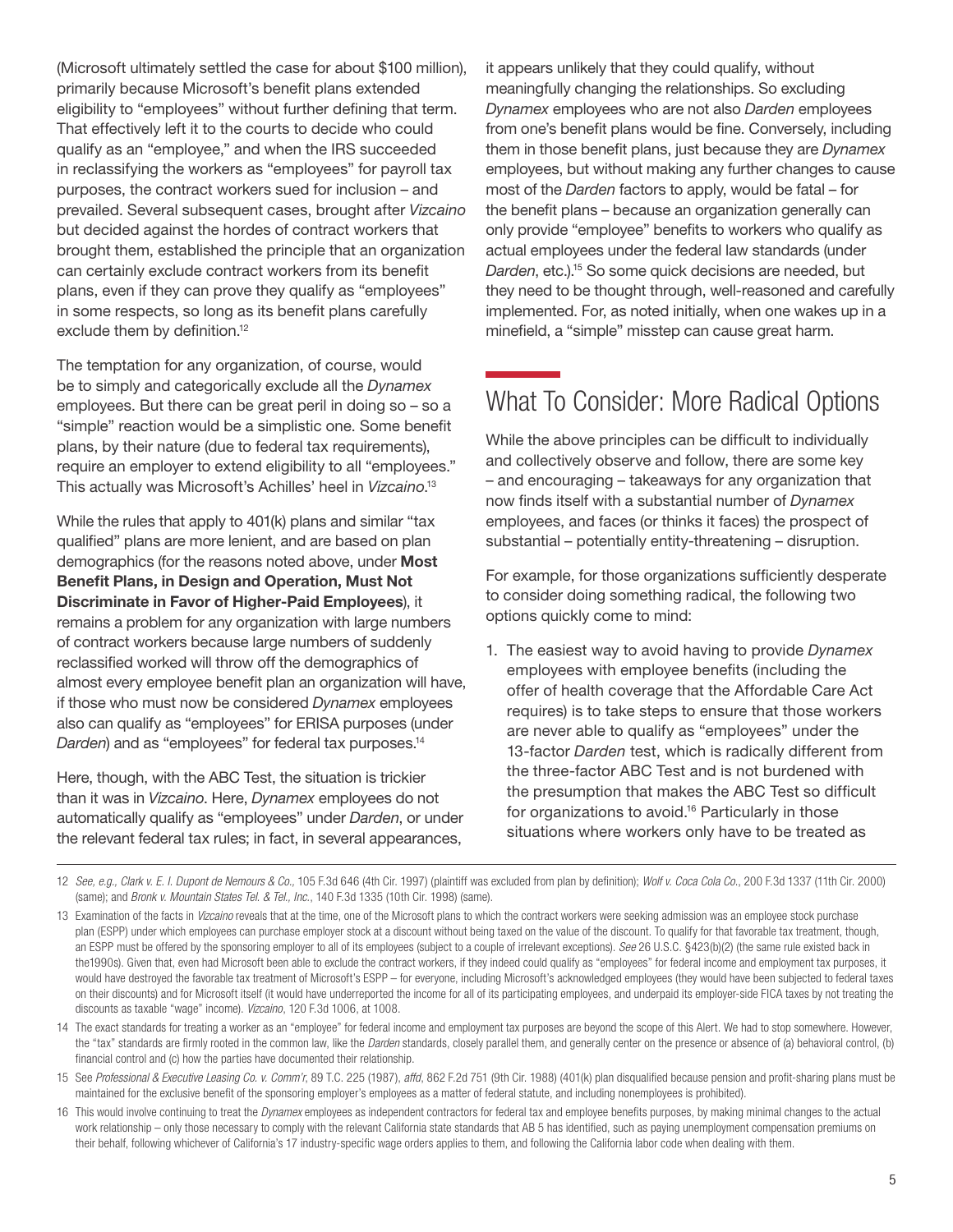*Dynamex* employees because the B test applies to the work they perform (i.e., the work is within the hiring entity's usual course of business), it may be relatively easy to comply with California law without adding many – if any – of the remaining<sup>17</sup> Darden factors to the relationship. And there may be a side benefit: *Dynamex*  employees that can be treated as 1099 workers for federal tax purposes remain responsible for their own Social Security taxes, and there is no indication in any of California's 17 wage orders (different industries/ business segments are subject to different wage orders) that the minimum wage(s) prescribed therein are net of any applicable "employer-side" Social Security taxes.

2. For those organizations that cannot pull off option No. 1 for practical reasons, it bears remembering that virtually all benefit plans are optional. Given that, an organization can easily avoid having to provide employee benefits to *Dynamex* employees (to the extent it is not practical to prevent them from also qualifying as "employees" under the *Darden* test) either by eliminating employee benefits for some or all of the organization's highly compensated employees or by eliminating those benefits altogether. An organization forced to choose between restructuring its entire business (or abandoning its business model) and restructuring some or all of its benefit plans is very likely to choose the latter.

# More Moderate Options

For those organizations that are less inclined to perform radical surgery on their benefit plans but find themselves now having to deal with an entire class of *Dynamex* employees (courtesy of California's new ABC Test) seemingly without a viable alternative, the following more moderate options appear to be available:

1. Change the work relationships between the organization and the *Dynamex* employees by adding control and other key factors to make it possible to reclassify the *Dynamex* employees as employees for federal tax and benefits law purposes as well as for California law purposes, but rely on traditional employment-based screening techniques, such as scheduling and the development of a class of shortterm/seasonal *Dynamex* employees, to avoid having to provide meaningful employee benefits to the substantial majority of them. While this approach no

doubt would require some additional work (each rule permitting a certain type of employee to be excluded, or to routinely fall short of a prescribed eligibility rule), those costs are much more attractive than the costs likely to be incurred simply by transforming all *Dynamex* employees into employees for all purposes.

- 2. Separate the *Dynamex* employees into two categories – committed, high-performing workers the organization is willing to transform into full-time employees for federal tax and benefits law purposes (as well as for California state law purposes), and newer or lower-performing workers who can be left as independent contractors for federal tax and benefit plan purposes and would be relegated to providing less strategically critical services (seasonal work, occasional work, etc.) So long as the work being performed by the two categories of workers maintained some differences (e.g., type of work was different, scheduling was different, etc.), the organization would only have to extend its existing employee benefit plans to those in the committed/fulltime category.
- 3. For those organizations that not only have to now live with an entirely new class of *Dynamex* employees but feel compelled by market forces (low unemployment, high screening/training costs in the event of high turnover, etc.) to actually provide those employees with a competitive benefits package, transform the entire class into full-fledged employees for federal tax and benefits purposes by changing key relationships but create a segregated platform of largely selffinanced/ funded employee benefit plans for that class that is more responsive to transient workers who move into and out of the traditional employment relationship.For example, an organization could make a relatively affordable health plan coverage offer to its *Dynamex* employees, without heavily subsidizing it, by limiting the coverage to narrow network provider plans.Similarly, an organization could make a free-standing 401(k) plan available to its Dynamex employees that has an employer contribution commitment which is very different from the one made in the organization's regular 401(k) plan but which contains plan features that are responsive to the special interests and needs of a more itinerate workforce (rules that permit account balances to be retained post-employment, rules that make it easier to roll in outside balances, an employer contribution formula that is based on accumulated years of service

<sup>17</sup> An organization could accomplish this objective by excluding all or substantially all of its highly compensated employees from its employee benefit plans (no doubt, in exchange for paying them additional cash and equity-based compensation), thereby enabling the organization to add the *Dynamex* employees, as a class, to the organization's employee headcount while systemically excluding them from those same plans in order to avoid incurring the additional benefits cost(s).